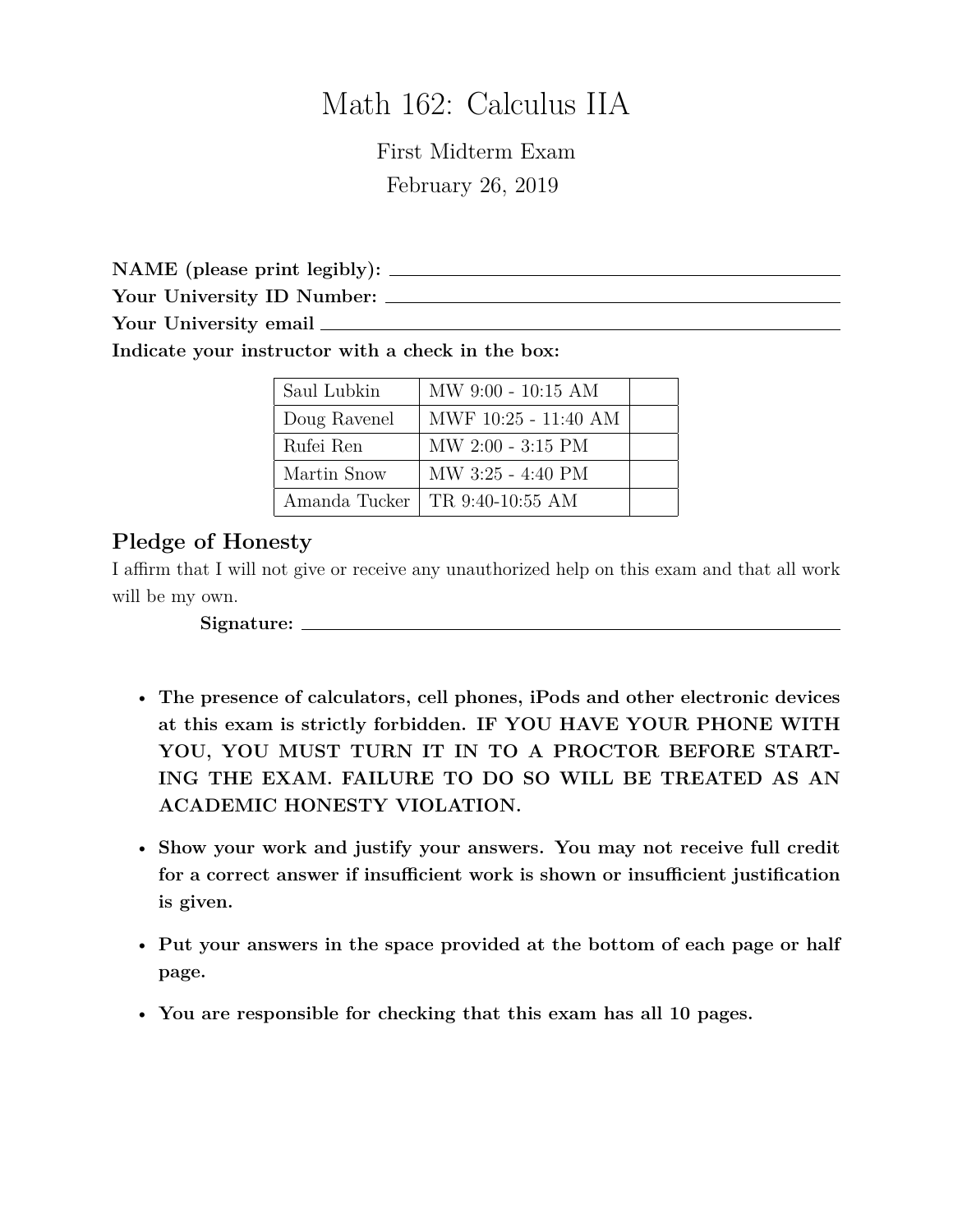**1.** (20 points) Find the average value of the function  $f(x) = \sin^2(x) \cos^2(x)$  on the interval  $\left[-\frac{\pi}{2}\right]$  $\frac{\pi}{2}$ ,  $\frac{\pi}{2}$  $\frac{\pi}{2}$ .

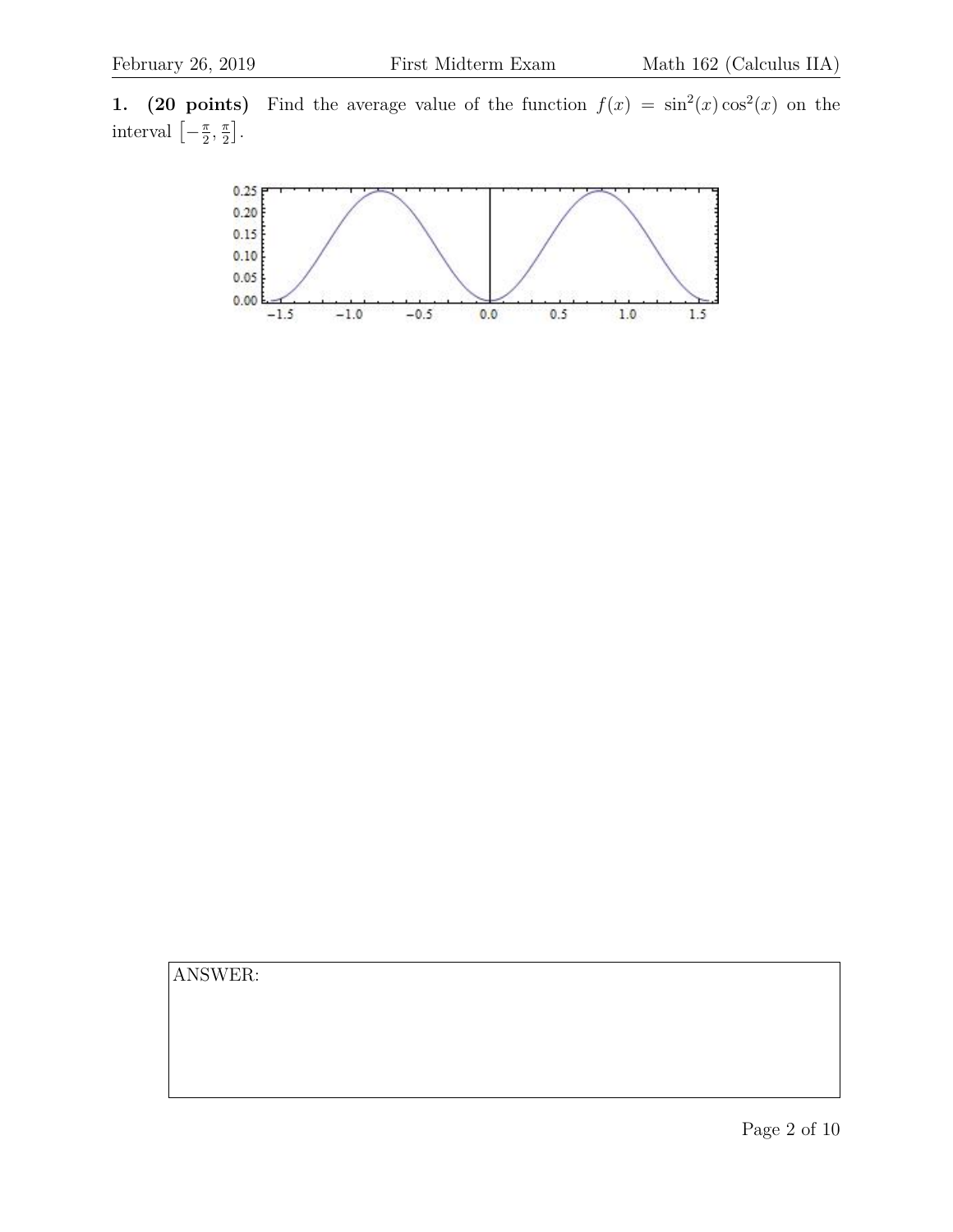**2. (20 points)** If  $a \neq 0$ , evaluate

$$
\int \cos^3(ax+b)\,dx
$$

in terms of a and b.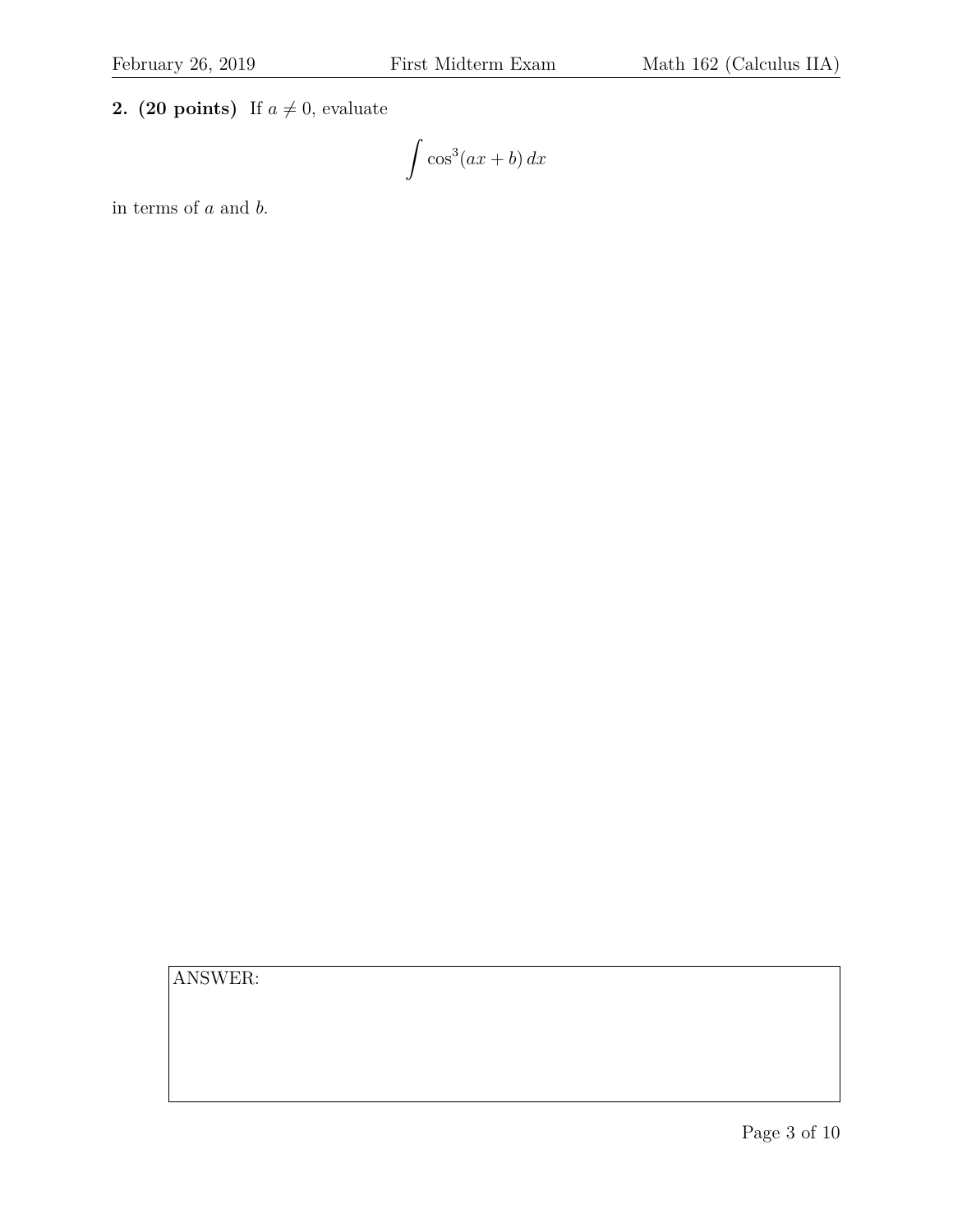**3. (20 points)** A heavy rope, 20 m long, weighs 2 kg/m and hangs over the edge of a building 100 m high. Consider that one ties a heavy ball at the end of this rope with weight 20 kg. How much work is done in pulling half the rope to the top of the building?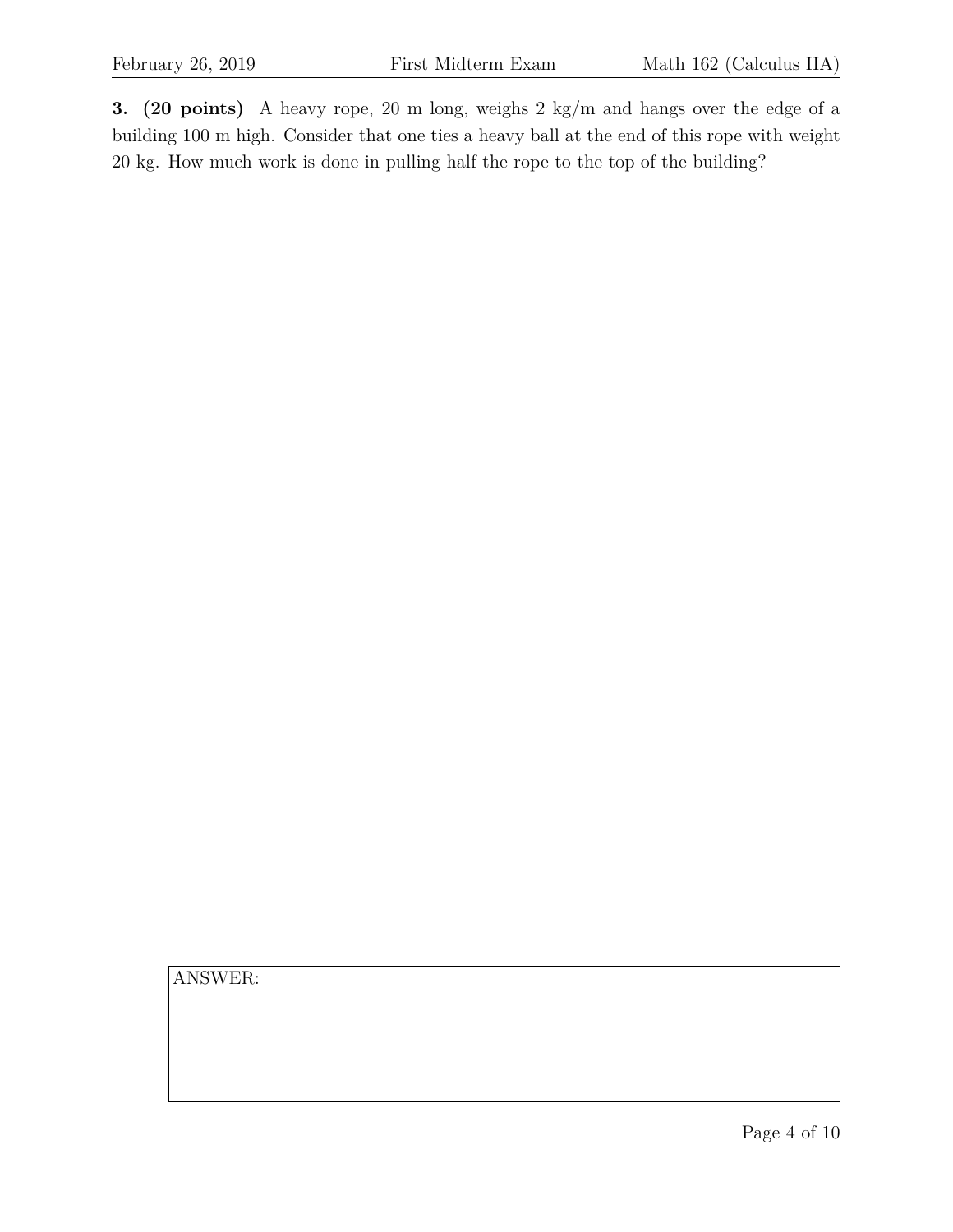## **4. (20 points)**

(a) (10 points) Use integration by parts to find a formula for

$$
\int x^n e^x dx \qquad \text{in terms of} \qquad \int x^{n-1} e^x dx
$$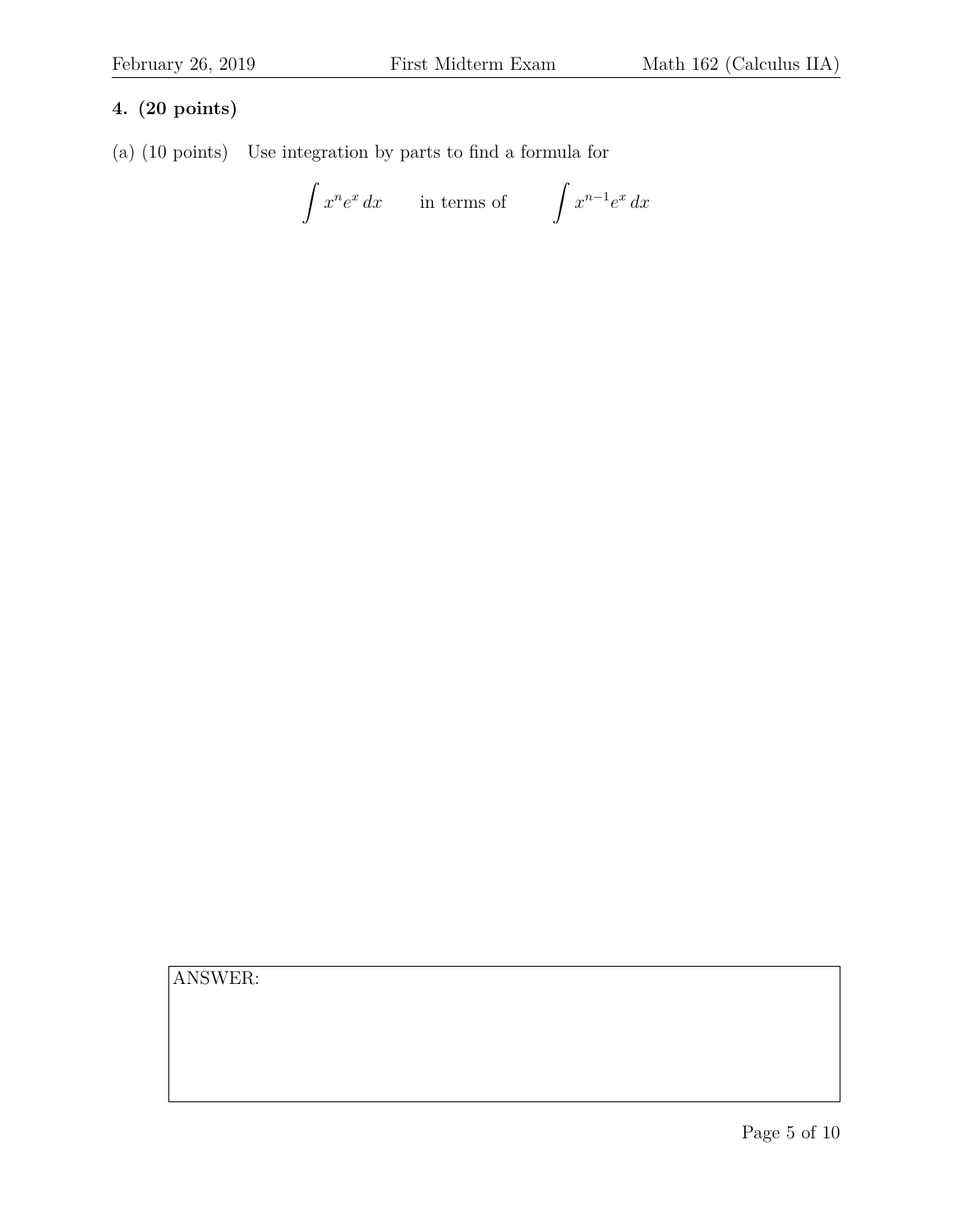(b) (10 points) Use this formula to find

 $\int x^3 e^x dx.$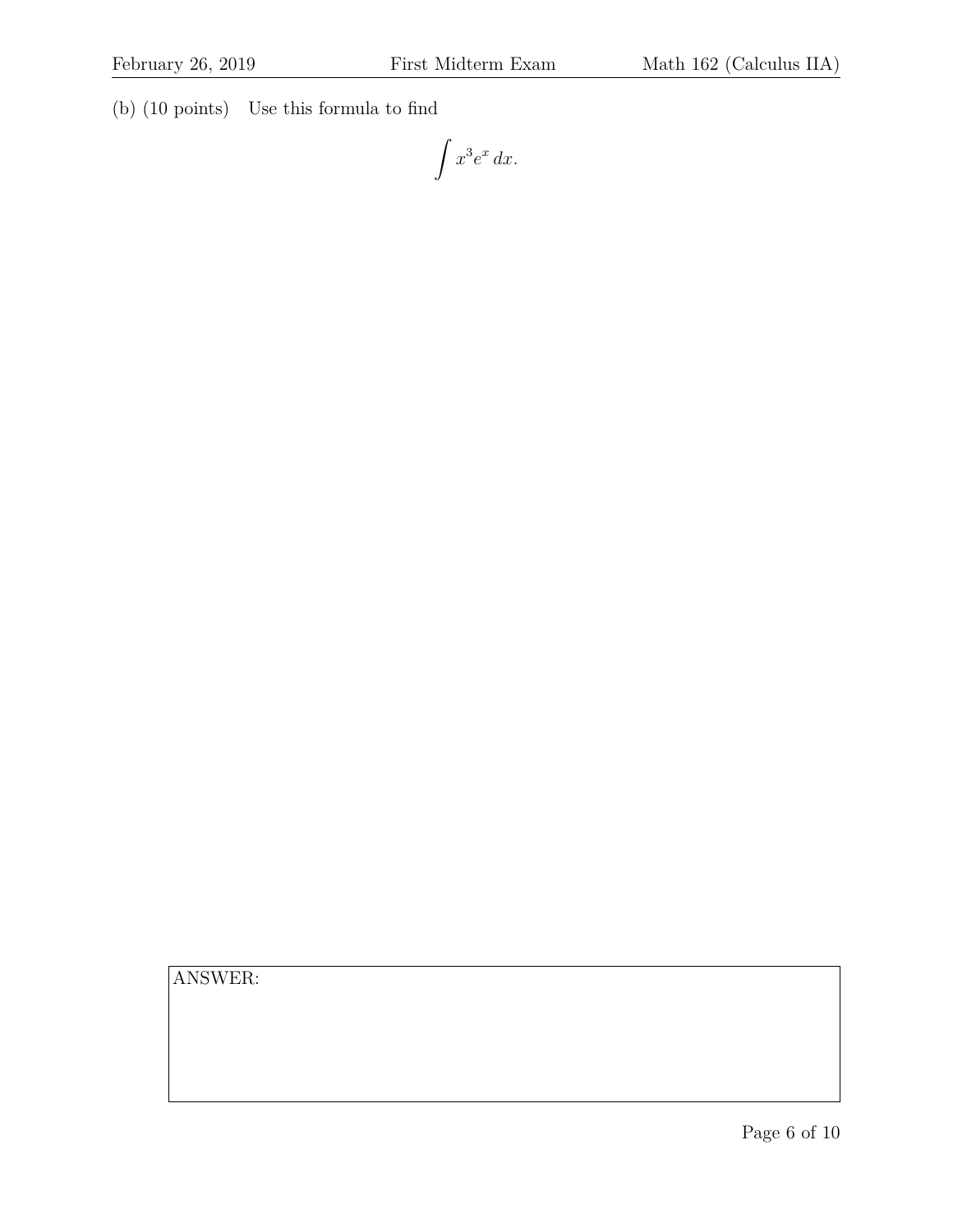## **5. (20 points)**

(a) (10 points) Find the volume of the solid obtained by rotating the region bounded by the x-axis and the curve  $y = 1/$ √  $9 - x^2$  for  $0 \le x \le 2$ 



about the y-axis.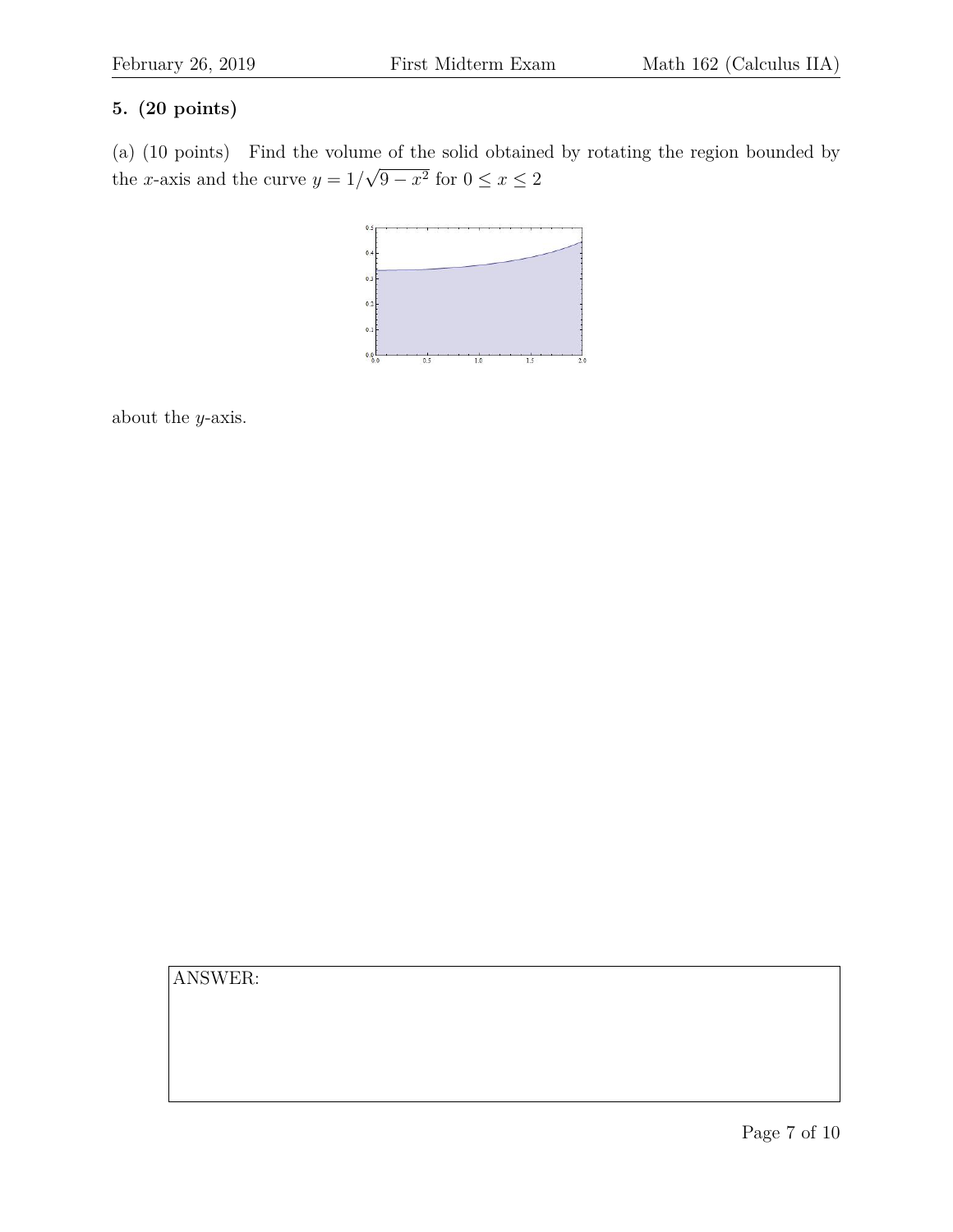(b) (10 points) Find the volume of the solid obtained by rotating the region bounded by the x-axis and the curve  $y = ln(x)$  for  $1 \le x \le 2$  about the line  $x = -1$ .

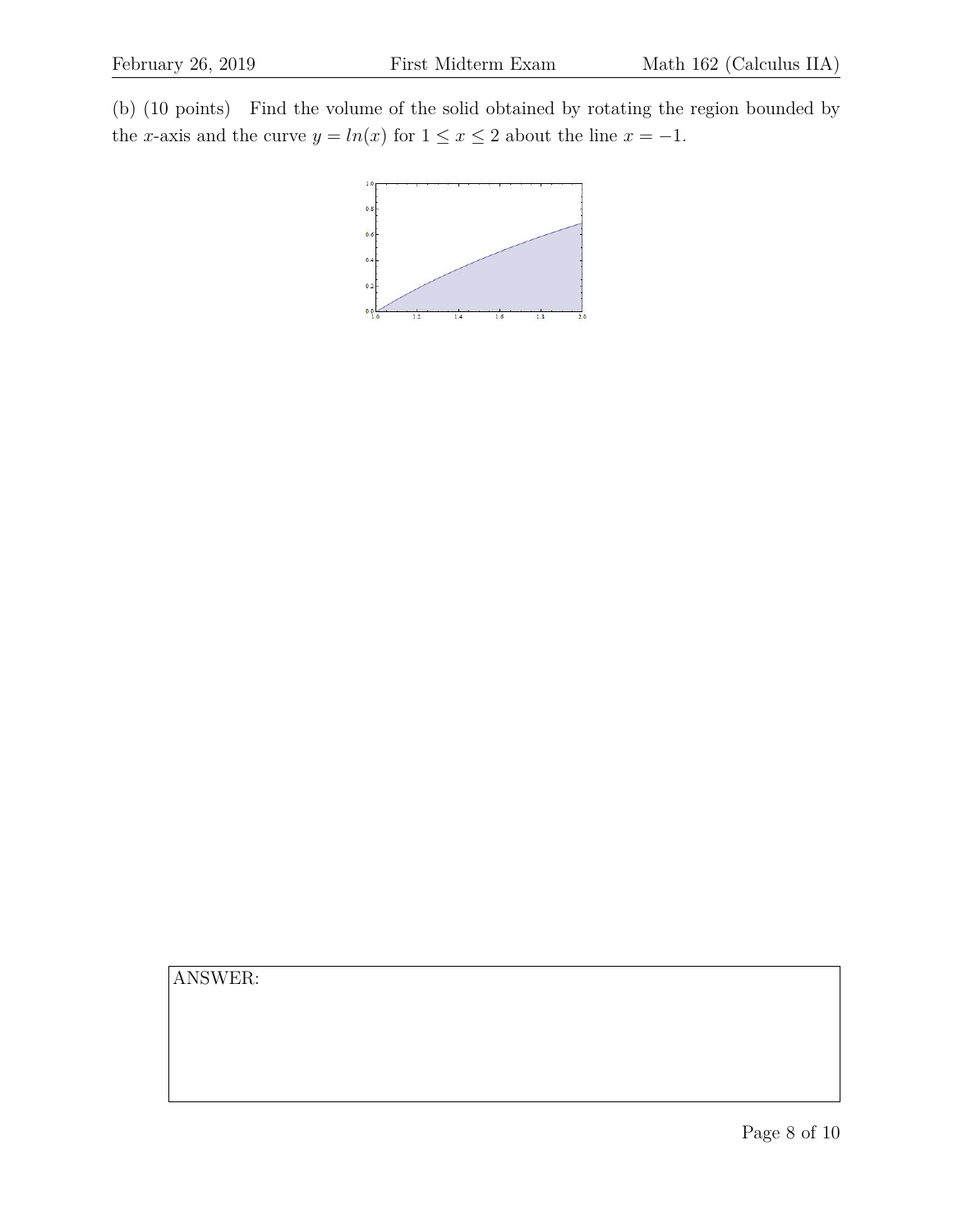Scratch paper